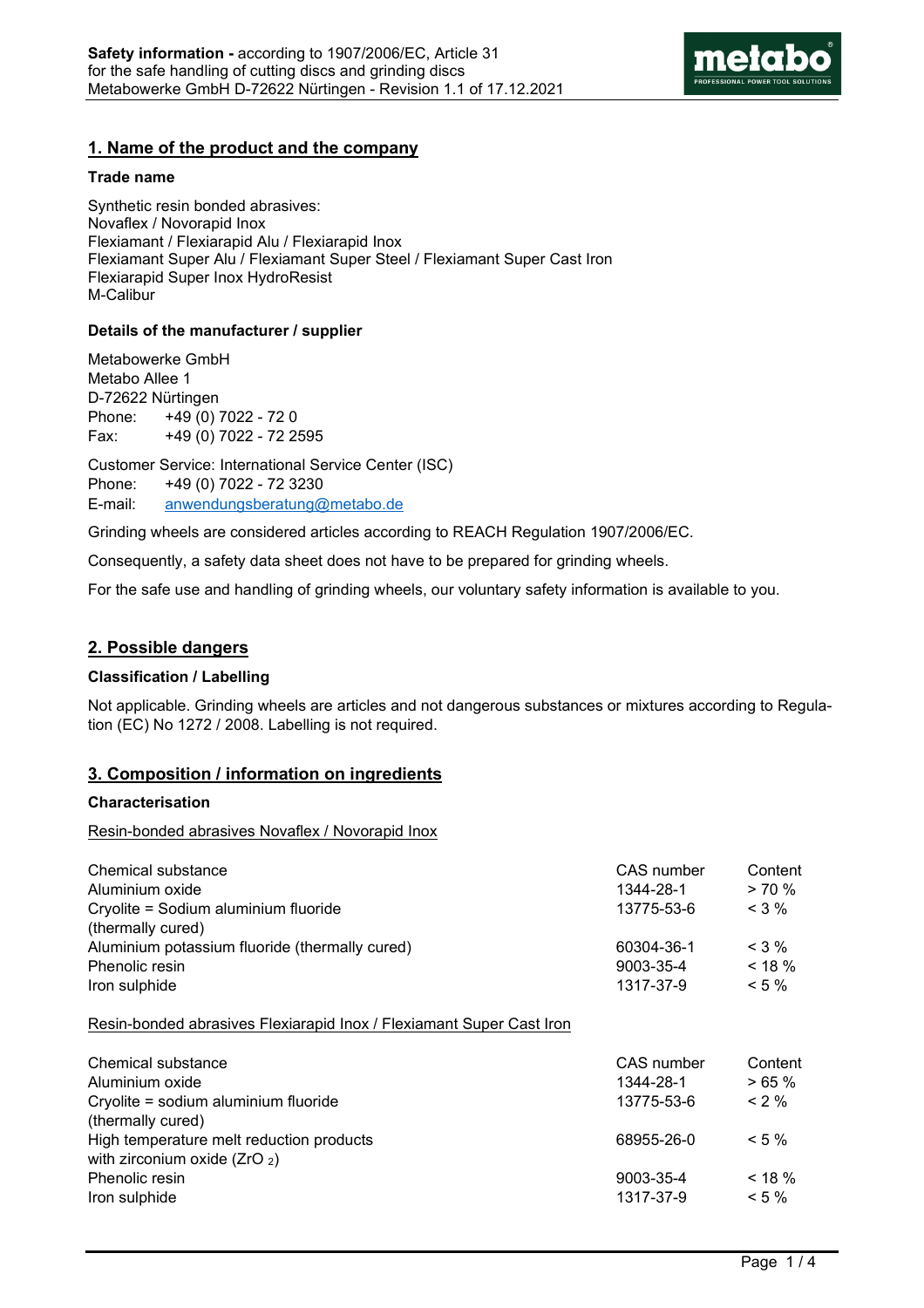

## Resin-bonded abrasives Flexiarapid Alu / Flexiamant Super Alu

| Chemical substance<br>Aluminium oxide<br>Cryolite = sodium aluminium fluoride | CAS number<br>1344-28-1<br>13775-53-6 | Content<br>$> 10 \%$<br>$< 2 \%$ |  |
|-------------------------------------------------------------------------------|---------------------------------------|----------------------------------|--|
| (thermally cured)                                                             |                                       |                                  |  |
| Silicon carbide<br>Phenolic resin                                             | 409-21-2<br>9003-35-4                 | > 30%<br>$< 20 \%$               |  |
| Aluminium potassium fluoride                                                  | 60304-36-1                            | $0 - 7%$                         |  |
| (thermally cured)                                                             |                                       |                                  |  |
|                                                                               |                                       |                                  |  |
| Resin bonded abrasives Flexiamant / Flexiamant Super Steel                    |                                       |                                  |  |
| <b>Chemical substance</b>                                                     | CAS number                            | Content                          |  |
| Aluminium oxide                                                               | 1344-28-1                             | >65%                             |  |
| Cryolite = sodium aluminium fluoride                                          | 13775-53-6                            | $< 2 \%$                         |  |
| (thermally cured)                                                             |                                       |                                  |  |
| Phenolic resin                                                                | 9003-35-4                             | $< 18 \%$                        |  |
| Iron sulphide                                                                 | 1317-37-9                             | $< 5 \%$                         |  |
| Resin-bonded abrasives Flexiarapid Super Inox HydroResist                     |                                       |                                  |  |
| Chemical substance                                                            | CAS number                            | Content                          |  |
| Aluminium oxide                                                               | 1344-28-1                             | $> 10 \%$                        |  |
| Cryolite = Sodium aluminium fluoride                                          | 13775-53-6                            | $1 - 8%$                         |  |
| (thermally cured)                                                             |                                       |                                  |  |
| Phenolic resin                                                                | 9002-35-4                             | $< 20\%$                         |  |
| Aluminium potassium fluoride                                                  | 60304-36-1                            | $0 - 7 %$                        |  |
| (thermally cured)                                                             |                                       |                                  |  |
| Resin bonded abrasives M-Calibur                                              |                                       |                                  |  |
| Chemical substance                                                            |                                       | <b>CAS</b> numberContent         |  |
| Aluminium oxide                                                               | 1344-28-1                             | $< 65 \%$                        |  |
| High temperature melt reduction products                                      | 68955-26-0                            | $< 70 \%$                        |  |
| with zirconium oxide $(ZrO_2)$                                                |                                       |                                  |  |
| Phenolic resin                                                                | 9003-35-4                             | $< 18 \%$                        |  |
| Iron sulphide                                                                 | 1317-37-9                             | $< 5 \%$                         |  |
| Zinc sulphide                                                                 | 1314-98-3                             | $< 15 \%$                        |  |
| Titanium dioxide                                                              | 13463-67-7                            | $< 10 \%$                        |  |
| Silicon carbide                                                               | 409-21-2                              | $< 80 \%$                        |  |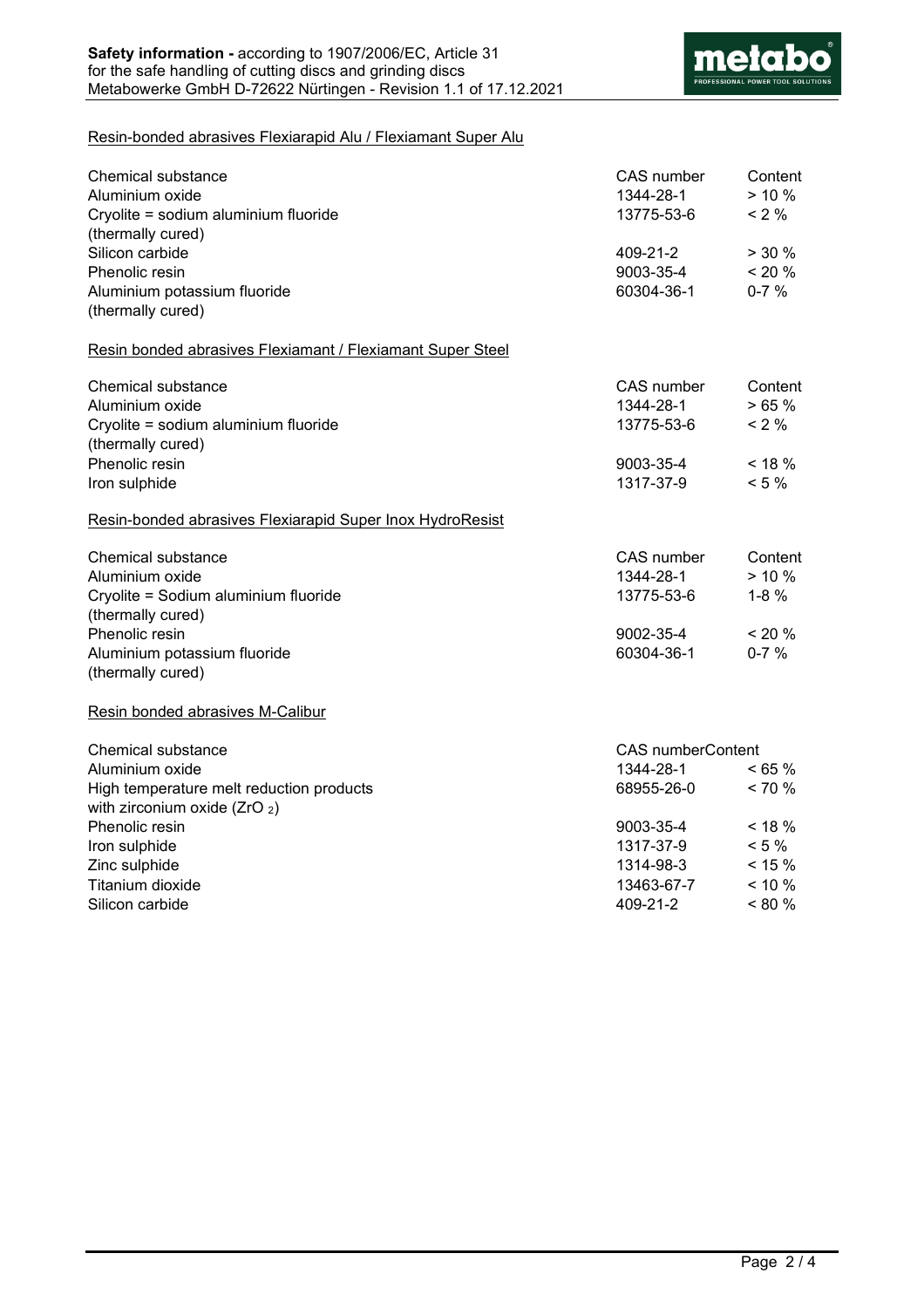

# **4. First aid measures**

## **Description of the first aid measures**

Please also note nos. 8 and 16 of the voluntary product information.

Inhalation: Not possible due to the shape of the product Eye contact: Not possible due to the shape of the product Skin contact: No adverse health effects known Ingestion: Not possible due to the shape of the product Notes for the doctor: Not specified

# **5. Fire fighting**

## **Extinguishing agent:**

Suitable extinguishing media: water, extinguishing powder, extinguishing foam, sand, carbon dioxide

## **Dangers:**

Hazardous fumes may be generated. Use respiratory protective equipment. Adapt fire-fighting measures to the surrounding situation.

## **6. Measures in the event of accidental release**

Not applicable.

# **7. Handling and storage**

When handling, the instructions for grinding machines and the relevant national regulations, as well as safety recommendations, must be observed.

# **8. Exposure controls / personal protective equipment**

For safe grinding, a risk assessment (workplace evaluation) and the use of the appropriate personal protective equipment is recommended.

## **Exposure limits:**

Components with limit values that require monitoring at the workplace: (Observe country-specific official regulations):

Cryolite CAS No 13775-53-6 Exposure limit long-term: 1.0 mg/m<sup>3</sup> Peak limit: 4.0/m<sup>3</sup> Source: TRSG 900

Note: Hazardous dust from the material to be machined can be generated by grinding / machining.